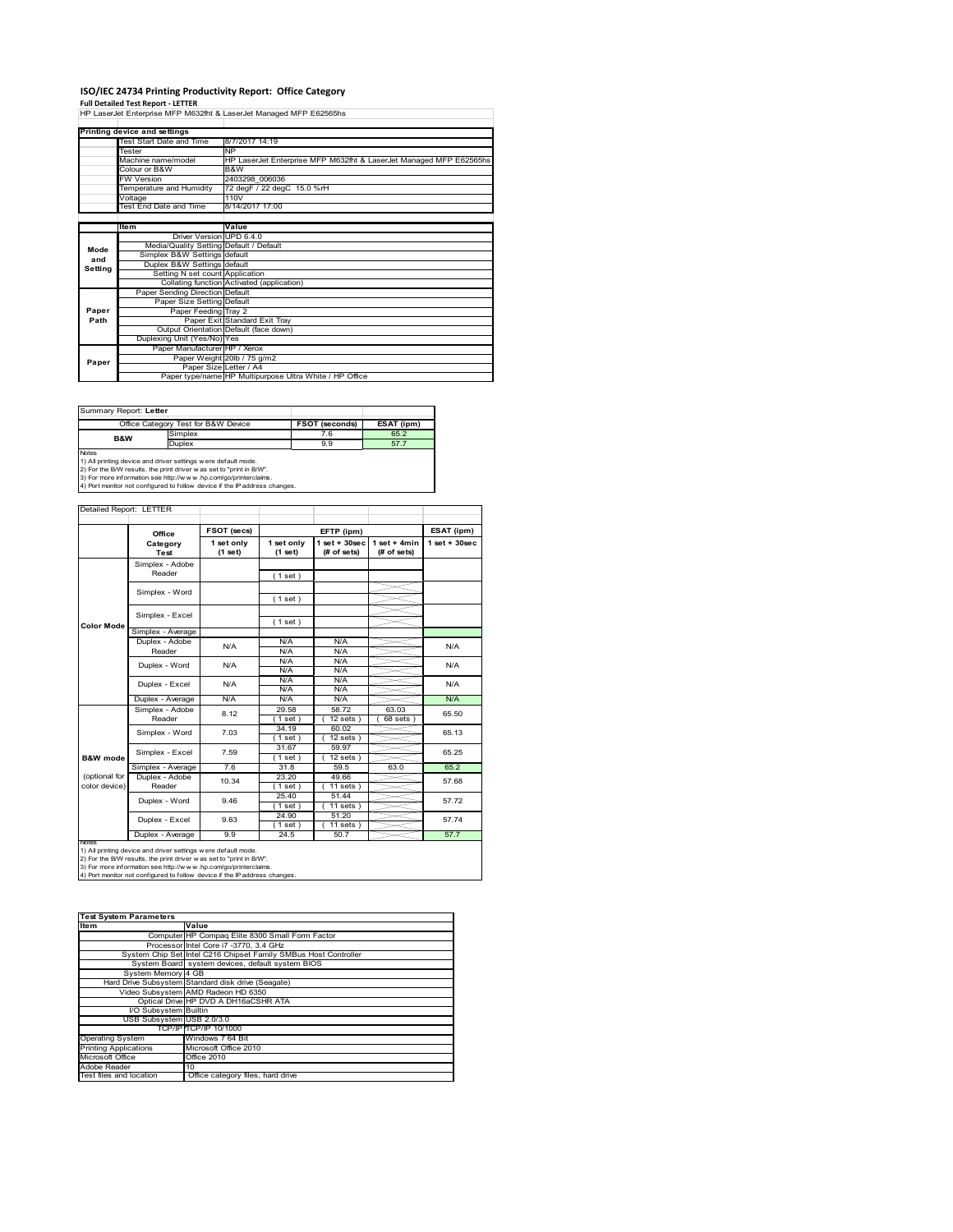### **ISO/IEC 24734 Printing Productivity Report: Office Category**

**Full Detailed Test Report ‐ A4** HP LaserJet Enterprise MFP M632fht & LaserJet Managed MFP E62565hs

|         | Printing device and settings            |                                                                    |
|---------|-----------------------------------------|--------------------------------------------------------------------|
|         | Test Start Date and Time                | 8/7/2017 14:19                                                     |
|         | Tester                                  | <b>NP</b>                                                          |
|         | Machine name/model                      | HP LaserJet Enterprise MFP M632fht & LaserJet Managed MFP E62565hs |
|         | Colour or B&W                           | B&W                                                                |
|         | <b>FW Version</b>                       | 2403298 006036                                                     |
|         | Temperature and Humidity                | 72 degF / 22 degC 15.0 %rH                                         |
|         | Voltage                                 | 110V                                                               |
|         | Test End Date and Time                  | 8/14/2017 17:00                                                    |
|         |                                         |                                                                    |
|         | Item                                    | Value                                                              |
|         | Driver Version UPD 6.4.0                |                                                                    |
| Mode    | Media/Quality Setting Default / Default |                                                                    |
| and     | Simplex B&W Settings default            |                                                                    |
| Setting | Duplex B&W Settings default             |                                                                    |
|         | Setting N set count Application         |                                                                    |
|         |                                         | Collating function Activated (application)                         |
|         | Paper Sending Direction Default         |                                                                    |
|         | Paper Size Setting Default              |                                                                    |
| Paper   | Paper Feeding Tray 2                    |                                                                    |
| Path    |                                         | Paper Exit Standard Exit Tray                                      |
|         |                                         | Output Orientation Default (face down)                             |
|         | Duplexing Unit (Yes/No) Yes             |                                                                    |
|         | Paper Manufacturer HP / Xerox           |                                                                    |
| Paper   |                                         | Paper Weight 20lb / 75 g/m2                                        |
|         | Paper Size Letter / A4                  |                                                                    |
|         |                                         | Paper type/name HP Multipurpose Ultra White / HP Office            |

| Summary Report: A4 |                                     |                       |            |
|--------------------|-------------------------------------|-----------------------|------------|
|                    | Office Category Test for B&W Device | <b>FSOT (seconds)</b> | ESAT (ipm) |
| <b>B&amp;W</b>     | Simplex                             | 8.0                   | 61.0       |
|                    | <b>Duplex</b>                       | 10.1                  | 55.0       |
| Notes              |                                     |                       |            |

Notes<br>1) All printing device and driver settings were default mode.<br>2) For the B/W results, the print driver was set to "print in B/W".<br>3) For more information see http://www.hp.com/go/printerclaims.<br>4) Por more informatio

|                     |                           | <b>FSOT (secs)</b> |                 | EFTP (ipm)            |                 | ESAT (ipm)       |  |
|---------------------|---------------------------|--------------------|-----------------|-----------------------|-----------------|------------------|--|
|                     | Office<br>Category        | 1 set only         | 1 set only      | $1$ set + $30$ sec    | $1 set + 4 min$ | $1$ set + 30 sec |  |
|                     | Test                      | (1 set)            | (1 set)         | (# of sets)           | (# of sets)     |                  |  |
|                     | Simplex - Adobe<br>Reader |                    | (1 set)         |                       |                 |                  |  |
|                     |                           |                    |                 |                       |                 |                  |  |
|                     | Simplex - Word            |                    | (1 set)         |                       |                 |                  |  |
|                     |                           |                    |                 |                       |                 |                  |  |
| Colour              | Simplex - Excel           |                    | (1 set)         |                       |                 |                  |  |
| Mode                | Simplex - Average         |                    |                 |                       |                 |                  |  |
|                     | Duplex - Adobe            |                    | N/A             | N/A                   |                 |                  |  |
|                     | Reader                    | N/A                | N/A             | N/A                   |                 | N/A              |  |
|                     | Duplex - Word             | N/A                | N/A             | N/A                   |                 | N/A              |  |
|                     |                           |                    | N/A             | N/A                   |                 |                  |  |
|                     | Duplex - Excel            | N/A                | N/A             | N/A                   |                 | N/A              |  |
|                     |                           |                    | N/A             | N/A                   |                 |                  |  |
|                     | Duplex - Average          | N/A                | N/A             | N/A                   |                 | N/A              |  |
|                     | Simplex - Adobe           | 8.56               | 28.05           | 55.17                 | 58.90           | 61.10            |  |
|                     | Reader                    |                    | (1 set )        | $11$ sets $)$         | 65 sets         |                  |  |
|                     | Simplex - Word            | 7.66               | 31.35           | 54.82                 |                 | 60.92            |  |
|                     |                           |                    | (1 set)         | $11 sets$ )           |                 |                  |  |
|                     | Simplex - Excel           | 7.66               | 31.35           | 56.15                 |                 | 61.03            |  |
| <b>B&amp;W</b> mode |                           |                    | (1 set)         | $11$ sets $)$         |                 |                  |  |
|                     | Simplex - Average         | 8.0                | 30.2            | 55.3                  | 58.9            | 61.0             |  |
| (optional for       | Duplex - Adobe            | 10.69              | 22.44           | 47.46                 |                 | 55.14            |  |
| color device)       | Reader                    |                    | (1 set)         | $10$ sets $)$         |                 |                  |  |
|                     | Duplex - Word             | 9.36               | 25.64           | 48.56                 |                 | 55.00            |  |
|                     |                           |                    | (1 set)         | $10$ sets $)$         |                 |                  |  |
|                     | Duplex - Excel            | 10.09              | 23.80           | 47.84                 |                 | 54.98            |  |
|                     |                           | 10.1               | (1 set)<br>23.9 | $10$ sets $)$<br>47.9 |                 | 55.0             |  |
| <b>IVOIES</b>       | Duplex - Average          |                    |                 |                       |                 |                  |  |

| <b>Test System Parameters</b> |                                                                 |
|-------------------------------|-----------------------------------------------------------------|
| <b>Item</b>                   | Value                                                           |
|                               | Computer HP Compaq Elite 8300 Small Form Factor                 |
|                               | Processor Intel Core i7 -3770, 3.4 GHz                          |
|                               | System Chip Set Intel C216 Chipset Family SMBus Host Controller |
|                               | System Board system devices, default system BIOS                |
| System Memory 4 GB            |                                                                 |
|                               | Hard Drive Subsystem Standard disk drive (Seagate)              |
|                               | Video Subsystem AMD Radeon HD 6350                              |
|                               | Optical Drive HP DVD A DH16aCSHR ATA                            |
| I/O Subsystem Builtin         |                                                                 |
| USB Subsystem USB 2.0/3.0     |                                                                 |
|                               | TCP/IP TCP/IP 10/1000                                           |
| <b>Operating System</b>       | Windows 7 64 Bit                                                |
| <b>Printing Applications</b>  | Microsoft Office 2010                                           |
| Microsoft Office              | Office 2010                                                     |
| Adobe Reader                  | 10                                                              |
| Test files and location       | Office category files, hard drive                               |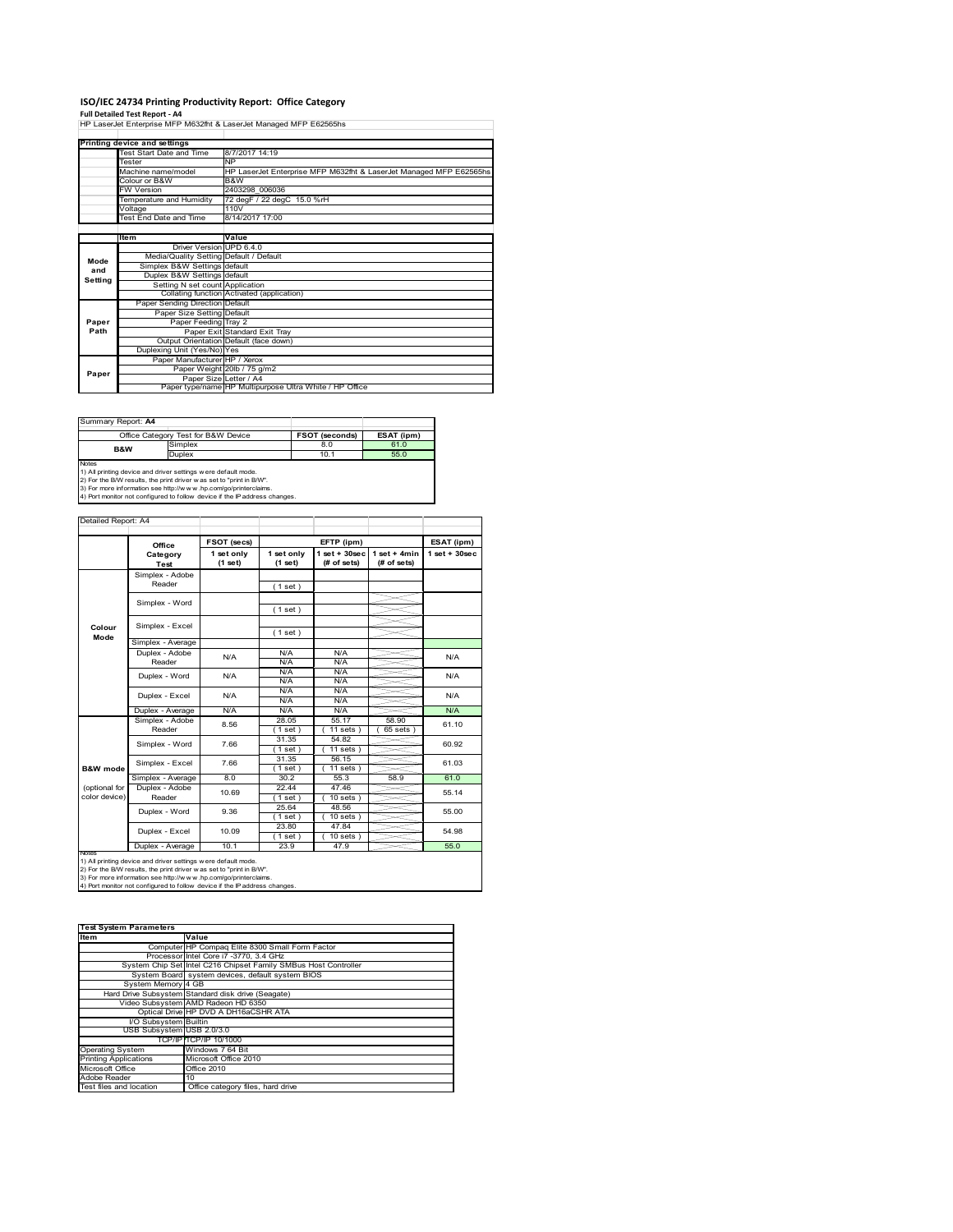# **ISO/IEC 24734 Printing Productivity Report: Office Category Feature Performance Full Report ‐ Office Feature Performance Test** HP LaserJet Enterprise MFP M632fht & LaserJet Managed MFP E62565hs

|         | Printing device and settings            |                                                                    |
|---------|-----------------------------------------|--------------------------------------------------------------------|
|         | Test Start Date and Time                | 8/7/2017 14:19                                                     |
|         | Tester                                  | <b>NP</b>                                                          |
|         | Machine name/model                      | HP LaserJet Enterprise MFP M632fht & LaserJet Managed MFP E62565hs |
|         | Colour or B&W                           | B&W                                                                |
|         | <b>FW Version</b>                       | 2403298 006036                                                     |
|         | Temperature and Humidity                | 72 degF / 22 degC 15.0 %rH                                         |
|         | Voltage                                 | 110V                                                               |
|         | Test End Date and Time                  | 8/14/2017 17:00                                                    |
|         |                                         |                                                                    |
|         | Item                                    | Value                                                              |
|         | Driver Version UPD 6.4.0                |                                                                    |
| Mode    | Media/Quality Setting Default / Default |                                                                    |
| and     | Simplex B&W Settings default            |                                                                    |
| Setting | Duplex B&W Settings default             |                                                                    |
|         | Setting N set count Application         |                                                                    |
|         |                                         | Collating function Activated (application)                         |
|         | Paper Sending Direction Default         |                                                                    |
|         | Paper Size Setting Default              |                                                                    |
| Paper   | Paper Feeding Tray 2                    |                                                                    |
| Path    |                                         | Paper Exit Standard Exit Tray                                      |
|         |                                         | Output Orientation Default (face down)                             |
|         | Duplexing Unit (Yes/No) Yes             |                                                                    |
|         | Paper Manufacturer HP / Xerox           |                                                                    |
| Paper   |                                         | Paper Weight 20lb / 75 g/m2                                        |
|         |                                         | Paper Size Letter / A4                                             |
|         |                                         | Paper type/name HP Multipurpose Ultra White / HP Office            |

| <b>ISO Print Productivity Report: Feature Performance Test Summary</b>                                                                                                                                                                                                                            |                                  |                               |                                      |  |
|---------------------------------------------------------------------------------------------------------------------------------------------------------------------------------------------------------------------------------------------------------------------------------------------------|----------------------------------|-------------------------------|--------------------------------------|--|
|                                                                                                                                                                                                                                                                                                   | <b>Feature Performance Ratio</b> |                               |                                      |  |
| <b>Printing Modes</b>                                                                                                                                                                                                                                                                             |                                  |                               |                                      |  |
| (Feature Adobe Reader - Office test file)                                                                                                                                                                                                                                                         |                                  | FSOT (base)<br>FSOT (feature) | <b>ESAT (feature)</b><br>ESAT (base) |  |
| A5 Landscape Feed - Colour                                                                                                                                                                                                                                                                        | Simplex                          |                               |                                      |  |
| <b>A5 Portrait Feed - Colour</b>                                                                                                                                                                                                                                                                  | Simplex                          |                               |                                      |  |
| Legal - Colour                                                                                                                                                                                                                                                                                    | Simplex                          |                               |                                      |  |
| Legal - Colour                                                                                                                                                                                                                                                                                    | Duplex                           |                               |                                      |  |
| A5 Landscape Feed - B/W                                                                                                                                                                                                                                                                           | Simplex                          | 128%                          | 164%                                 |  |
| <b>A5 Portrait Feed - B/W</b>                                                                                                                                                                                                                                                                     | Simplex                          | 64%                           | 49%                                  |  |
| Legal - B/W                                                                                                                                                                                                                                                                                       | Simplex                          |                               |                                      |  |
| Legal - B/W                                                                                                                                                                                                                                                                                       | Duplex                           |                               |                                      |  |
| <b>Notes</b><br>1) All printing device and driver settings were default mode.<br>2) Test conducted with 8-paper Office Feature Performance file.<br>3) For more information see http://www.hp.com/go/printerclaims.<br>4) Port monitor not configured to follow device if the IP address changes. |                                  |                               |                                      |  |

| <b>Printing Modes</b><br>Feature Adobe Reader - Office | <b>Base Printing</b><br>Mode |                            |                      | <b>Feature Performance</b>      |                                         |                                      |  |
|--------------------------------------------------------|------------------------------|----------------------------|----------------------|---------------------------------|-----------------------------------------|--------------------------------------|--|
| test file (8-page)                                     |                              |                            |                      |                                 | A5 and Legal                            |                                      |  |
|                                                        | <b>FSOT</b><br>Base          | <b>ESAT</b><br><b>Base</b> | 1 set<br>FSOT (secs) | $1$ set $+30$ sec<br>ESAT (ipm) | FSOT (base)<br><b>FSOT</b><br>(feature) | <b>ESAT</b> (feature)<br>ESAT (base) |  |
| Simplex A5 Landscape Feed - Colour                     |                              |                            |                      |                                 |                                         |                                      |  |
| Simplex A5 Portrait Feed - Colour                      |                              |                            |                      |                                 |                                         |                                      |  |
| Legal Simplex - Colour                                 |                              |                            |                      |                                 |                                         |                                      |  |
| Legal Duplex - Colour                                  |                              |                            |                      |                                 |                                         |                                      |  |
| Simplex A5 Landscape Feed - B/W                        | 12.73                        | 60.94                      | 10.02                | 100.3                           | 128%                                    | 164%                                 |  |
| Simplex A5 Portrait Feed - B/W                         | 12.73                        | 60.94                      | 19.91                | 30.5                            | 64%                                     | 49%                                  |  |
| Legal Simplex - B/W                                    | 12.73                        | 60.94                      |                      |                                 |                                         |                                      |  |
| Legal Duplex - B/W                                     | 12.73                        | 60.94                      |                      |                                 |                                         |                                      |  |

3) For more information see http://w w w .hp.com/go/printerclaims. 4) Port monitor not configured to follow device if the IP address changes.

|        | <b>Test System Parameters</b> |                                                                 |  |  |  |  |
|--------|-------------------------------|-----------------------------------------------------------------|--|--|--|--|
|        | <b>Item</b>                   | Value                                                           |  |  |  |  |
|        |                               | Computer HP Compaq Elite 8300 Small Form Factor                 |  |  |  |  |
|        |                               | Processor Intel Core i7 -3770, 3.4 GHz                          |  |  |  |  |
|        |                               | System Chip Set Intel C216 Chipset Family SMBus Host Controller |  |  |  |  |
|        |                               | System Board system devices, default system BIOS                |  |  |  |  |
| Test   | System Memory 4 GB            |                                                                 |  |  |  |  |
| System |                               | Hard Drive Subsystem Standard disk drive (Seagate)              |  |  |  |  |
|        |                               | Video Subsystem AMD Radeon HD 6350                              |  |  |  |  |
|        |                               | Optical Drive HP DVD A DH16aCSHR ATA                            |  |  |  |  |
|        | I/O Subsystem Builtin         |                                                                 |  |  |  |  |
|        | USB Subsystem USB 2.0/3.0     |                                                                 |  |  |  |  |
| I/O    |                               | TCP/IP TCP/IP 10/1000                                           |  |  |  |  |
|        | <b>Operating System</b>       | Windows 7 64 Bit                                                |  |  |  |  |
|        | <b>Printing Applications</b>  | Microsoft Office 2010                                           |  |  |  |  |
|        | Software Microsoft Office     | <b>Office 2010</b>                                              |  |  |  |  |
|        | Adobe Reader                  | 10                                                              |  |  |  |  |
|        | Test files and location       | Office category files, hard drive                               |  |  |  |  |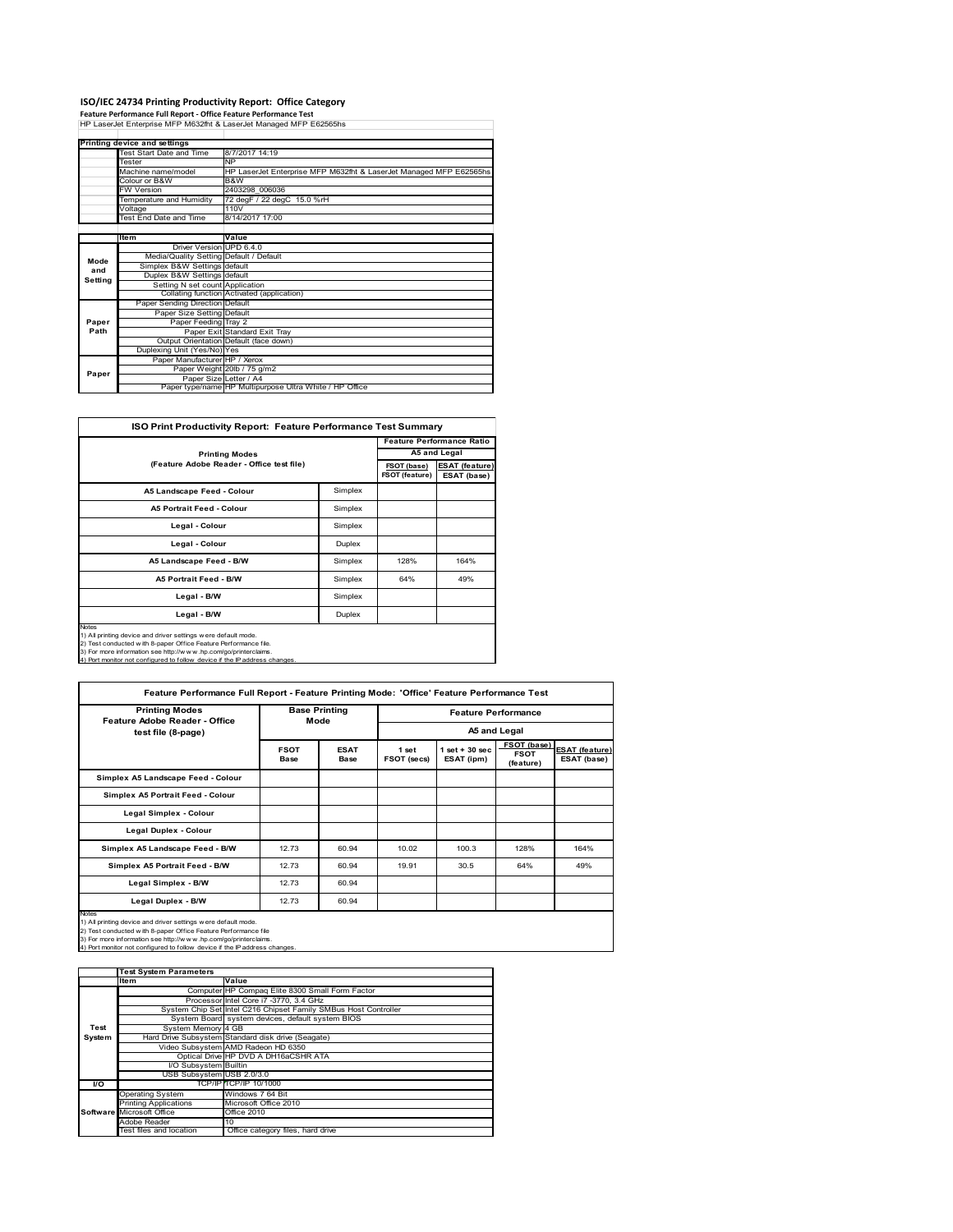#### **ISO/IEC 17629 First Print Out Time Report: Office Category**

**Full Detailed Test Report ‐ LETTER** HP LaserJet Enterprise MFP M632fht & LaserJet Managed MFP E62565hs

|            | Printing device and settings |                                                                    |
|------------|------------------------------|--------------------------------------------------------------------|
|            | Test Start Date and Time     | 8/7/2017 14:19                                                     |
|            | Tester                       | <b>NP</b>                                                          |
|            | Machine name/model           | HP LaserJet Enterprise MFP M632fht & LaserJet Managed MFP E62565hs |
|            | Colour or B&W                | B&W                                                                |
|            | FW Version                   | 2403298 006036                                                     |
|            | Configuration (options)      | Default                                                            |
|            | Controller                   | 4.119                                                              |
|            | Printing device page count   | Not Specified                                                      |
|            | Printing supplies page count | Not Specified                                                      |
|            | Temperature and Humidity     | 72 degF / 22 degC 15.0 %rH                                         |
|            | Voltage                      | 110V                                                               |
|            | Test End Date and Time       | 8/14/2017 17:00                                                    |
|            |                              |                                                                    |
|            | <b>Item</b>                  | Value                                                              |
| Mode       | PDL and driver version       | <b>UPD 6.4.0</b>                                                   |
| and        | Print Quality mode           | default                                                            |
| Setting    | <b>B&amp;W</b> settings      | default                                                            |
|            | Paper feed orientation       | Short Edge                                                         |
| Paper      | Paper type setting           | default                                                            |
|            | Paper feeding                | Standard cassette                                                  |
|            | Paper exit                   | Standard exit tray                                                 |
| Paper Path | Output orientation           | default (face up or face down)                                     |
|            |                              |                                                                    |

**ISO First Page Out Time Summary Report: Office Category**

**FPOT from Ready (seconds)** Simplex **Duplex**<br>
Notes<br>
1) All printing device and driver settings were default mode.<br>
2) For the BM reaults, the print driver was set to "print in BM".<br>
3) For more information see http://www.hp.com/golprinterclaims.<br>
4) Port mo Summary Report: **Letter B&W**

|                                |                                                                                                                                                                                                                                                                                                                                                                                                             | ISO First Page Out Time Report: Office Category |                                   |                              |                            |                   |             |
|--------------------------------|-------------------------------------------------------------------------------------------------------------------------------------------------------------------------------------------------------------------------------------------------------------------------------------------------------------------------------------------------------------------------------------------------------------|-------------------------------------------------|-----------------------------------|------------------------------|----------------------------|-------------------|-------------|
| <b>Detailed Report: LETTER</b> |                                                                                                                                                                                                                                                                                                                                                                                                             |                                                 |                                   |                              |                            |                   |             |
|                                |                                                                                                                                                                                                                                                                                                                                                                                                             | Word<br>(seconds)                               | Excel<br>(seconds)                | Adobe<br>Reader<br>(seconds) | Average<br>(seconds)       | <b>Delay Time</b> |             |
|                                | FPOT from Ready - Simplex                                                                                                                                                                                                                                                                                                                                                                                   |                                                 |                                   |                              |                            |                   |             |
|                                | FPOT from Ready - Duplex                                                                                                                                                                                                                                                                                                                                                                                    |                                                 |                                   |                              |                            |                   |             |
| <b>Color Mode</b>              | FPOT from Sleep - Simplex                                                                                                                                                                                                                                                                                                                                                                                   |                                                 |                                   | N/A                          |                            |                   |             |
|                                | Recovery Time                                                                                                                                                                                                                                                                                                                                                                                               |                                                 |                                   |                              |                            |                   |             |
|                                | FPOT from Off - Simplex                                                                                                                                                                                                                                                                                                                                                                                     |                                                 |                                   |                              |                            |                   |             |
|                                | Warm-up Time                                                                                                                                                                                                                                                                                                                                                                                                |                                                 |                                   |                              |                            |                   |             |
|                                | FPOT from Ready - Simplex                                                                                                                                                                                                                                                                                                                                                                                   | 4.71                                            | 4.89                              | 5.34                         | 4.98                       | 21 Seconds        |             |
|                                | FPOT from Ready - Duplex                                                                                                                                                                                                                                                                                                                                                                                    |                                                 |                                   |                              |                            |                   |             |
| <b>B&amp;W Mode</b>            | FPOT from Sleep - Simplex                                                                                                                                                                                                                                                                                                                                                                                   |                                                 |                                   | 12.52                        |                            | 105 Minutes       |             |
|                                |                                                                                                                                                                                                                                                                                                                                                                                                             |                                                 |                                   | 7.2                          |                            |                   |             |
|                                | Recovery Time                                                                                                                                                                                                                                                                                                                                                                                               |                                                 |                                   |                              |                            |                   |             |
|                                | FPOT from Off - Simplex                                                                                                                                                                                                                                                                                                                                                                                     |                                                 |                                   | 173.35                       |                            |                   |             |
| Notes                          | Warm-up Time                                                                                                                                                                                                                                                                                                                                                                                                |                                                 |                                   | 168.01                       |                            |                   |             |
| <b>HP Data Table</b>           | 1) All printing device and driver settings w ere default mode.<br>2) For the B/W results, the print driver was set to "print in B/W".<br>3) For more information see http://www.hp.com/go/printerclaims.<br>4) Port monitor not configured to follow device if the IP address changes.<br>5) Page counts w ere collected after completion of the tests.<br>6) Details for FPOT from Sleep are show n below. |                                                 |                                   |                              |                            |                   |             |
| <b>Detailed Report: LETTER</b> |                                                                                                                                                                                                                                                                                                                                                                                                             |                                                 |                                   |                              |                            |                   |             |
|                                |                                                                                                                                                                                                                                                                                                                                                                                                             | <b>FPOT Avg</b><br>(se cs)                      | FPOT (secs)<br><b>Iteration 1</b> | FPOT (secs)<br>Iteration 2   | FPOT (secs)<br>Iteration 3 | Application       | Delay Time  |
|                                | FPOT from Sleep                                                                                                                                                                                                                                                                                                                                                                                             | N/A                                             | N/A                               | N/A                          | N/A                        | Adobe Reader      |             |
| <b>Color Mode</b>              | FPOT from Sleep (15 minutes)<br>HP/Non ISO Test                                                                                                                                                                                                                                                                                                                                                             | N/A                                             | N/A                               | N/A                          | N/A                        | Adobe Reader      |             |
|                                | FPOT from Sleep                                                                                                                                                                                                                                                                                                                                                                                             | 12.52                                           | 12.02                             | 13.01                        | N/A                        | Adobe Reader      | 105 Minutes |

1) All printing device and driver settings w ere default mode.<br>2) For the B/W results, the print driver w as set to "print in B/W".<br>3 DLP includes detailed iterations as data measurements may vary run to run.

1tem Value<br>Computer HP Compaq Elite 8300 Small Form Factor<br>Processor Intel Core i7 -3770, 3.4 GHz<br>System Chip Set Intel C2fe Chipset Family SMBus Host Controller<br>System Board system devices, default system BIOS ystem Onip Oct<br>ystem Board<br>ard Drive Subsystem<br>ideo Subsystem Hard Drive Subsystem Standard disk drive (Seagate) Video Subsystem AMD Radeon HD 6350 Optical Drive HP DVD A DH16aCSHR ATA Subsystem Builtin USB Subsystem USB 2.0/3.0 Operating System Windows 7 Business/Ultimate, 64 bit, Build 7601, SP 1 Microsoft Office 2010 SP2 Adobe Reader 10.1.4 Print Driver UPD 6.4.0 **Test System Software Test System Para Printing Device Connection** TCP/IP 10/1000 inting Applications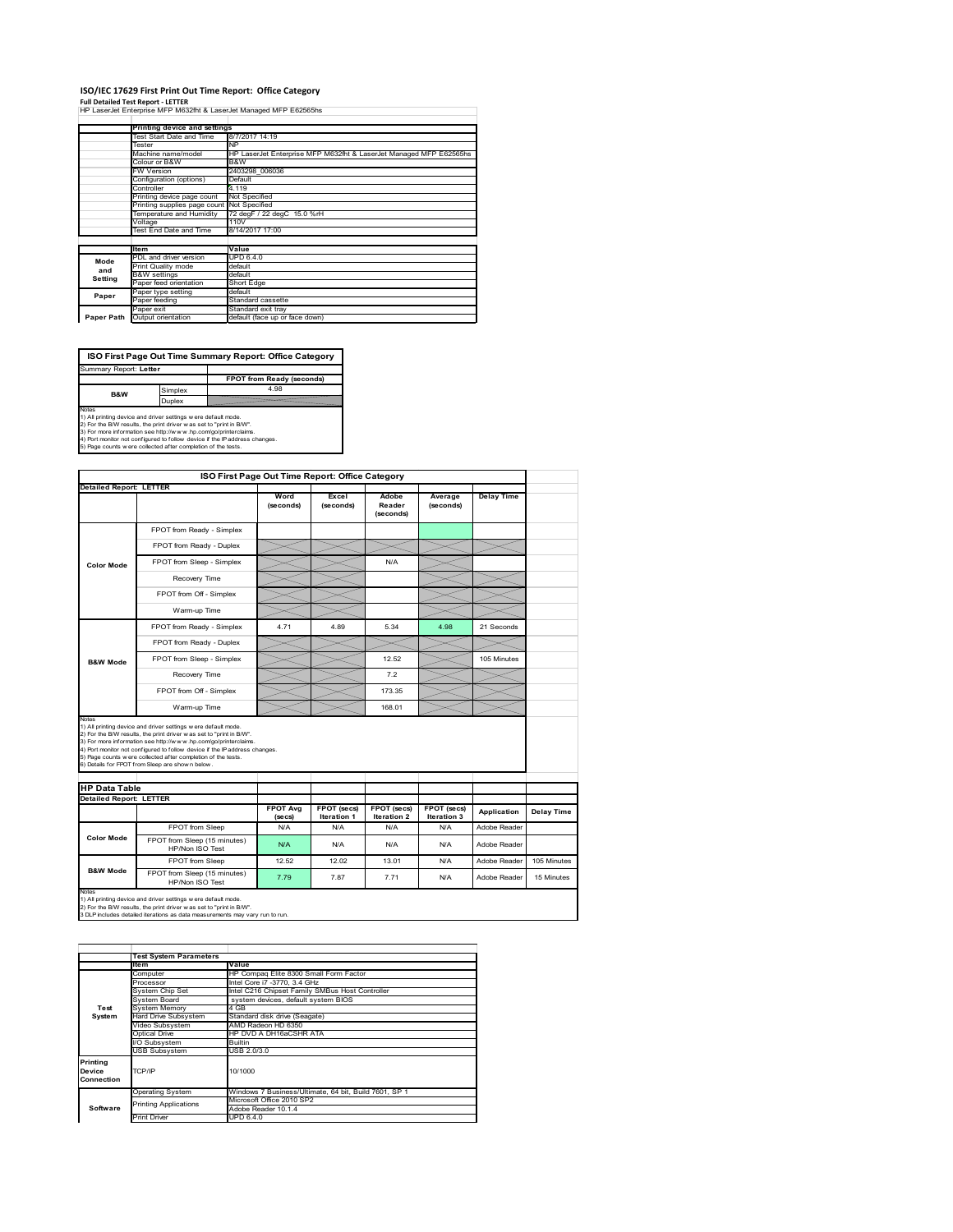### **ISO/IEC 17629 First Print Out Time Report: Office Category**

**Full Detailed Test Report ‐ A4** HP LaserJet Enterprise MFP M632fht & LaserJet Managed MFP E62565hs

|            | Printing device and settings |                                                                    |  |  |  |  |
|------------|------------------------------|--------------------------------------------------------------------|--|--|--|--|
|            | Test Start Date and Time     | 8/7/2017 14:19                                                     |  |  |  |  |
|            | Tester                       | <b>NP</b>                                                          |  |  |  |  |
|            | Machine name/model           | HP LaserJet Enterprise MFP M632fht & LaserJet Managed MFP E62565hs |  |  |  |  |
|            | Colour or B&W                | B&W                                                                |  |  |  |  |
|            | <b>FW Version</b>            | 2403298 006036                                                     |  |  |  |  |
|            | Configuration (options)      | Default                                                            |  |  |  |  |
|            | Controller                   | 4.119                                                              |  |  |  |  |
|            | Printing device page count   | Not Specified                                                      |  |  |  |  |
|            | Printing supplies page count | Not Specified                                                      |  |  |  |  |
|            | Temperature and Humidity     | 72 degF / 22 degC 15.0 %rH                                         |  |  |  |  |
|            | Voltage                      | 110V                                                               |  |  |  |  |
|            | Test End Date and Time       | 8/14/2017 17:00                                                    |  |  |  |  |
|            |                              |                                                                    |  |  |  |  |
|            | ltem                         | Value                                                              |  |  |  |  |
| Mode       | PDL and driver version       | UPD 6.4.0                                                          |  |  |  |  |
| and        | Print Quality mode           | default                                                            |  |  |  |  |
| Setting    | <b>B&amp;W</b> settings      | default                                                            |  |  |  |  |
|            | Paper feed orientation       | Short Edge                                                         |  |  |  |  |
| Paper      | Paper type setting           | default                                                            |  |  |  |  |
|            | Paper feeding                | Standard cassette                                                  |  |  |  |  |
|            | Paper exit                   | Standard exit tray                                                 |  |  |  |  |
| Paper Path | Output orientation           | default (face up or face down)                                     |  |  |  |  |
|            |                              |                                                                    |  |  |  |  |



|                            | ISO First Page Out Time Report: Office Category                                                                                                                                                                                                                                                                                                                                                            |                            |                                   |                                   |                                   |                   |             |
|----------------------------|------------------------------------------------------------------------------------------------------------------------------------------------------------------------------------------------------------------------------------------------------------------------------------------------------------------------------------------------------------------------------------------------------------|----------------------------|-----------------------------------|-----------------------------------|-----------------------------------|-------------------|-------------|
| Detailed Report: A4        |                                                                                                                                                                                                                                                                                                                                                                                                            |                            |                                   |                                   |                                   |                   |             |
|                            |                                                                                                                                                                                                                                                                                                                                                                                                            | Word<br>(seconds)          | Excel<br>(seconds)                | Adobe<br>Reader<br>(seconds)      | Average<br>(seconds)              | <b>Delay Time</b> |             |
|                            | FPOT from Ready - Simplex                                                                                                                                                                                                                                                                                                                                                                                  |                            |                                   |                                   |                                   |                   |             |
|                            | FPOT from Ready - Duplex                                                                                                                                                                                                                                                                                                                                                                                   |                            |                                   |                                   |                                   |                   |             |
| <b>Color Mode</b>          | FPOT from Sleep - Simplex                                                                                                                                                                                                                                                                                                                                                                                  |                            |                                   | N/A                               |                                   |                   |             |
|                            | Recovery Time                                                                                                                                                                                                                                                                                                                                                                                              |                            |                                   |                                   |                                   |                   |             |
|                            | FPOT from Off - Simplex                                                                                                                                                                                                                                                                                                                                                                                    |                            |                                   |                                   |                                   |                   |             |
|                            | Warm-up Time                                                                                                                                                                                                                                                                                                                                                                                               |                            |                                   |                                   |                                   |                   |             |
|                            | FPOT from Ready - Simplex                                                                                                                                                                                                                                                                                                                                                                                  | 4.89                       | 5.00                              | 5.50                              | 5.13                              | 21 Seconds        |             |
|                            | FPOT from Ready - Duplex                                                                                                                                                                                                                                                                                                                                                                                   |                            |                                   |                                   |                                   |                   |             |
| <b>B&amp;W Mode</b>        | FPOT from Sleep - Simplex                                                                                                                                                                                                                                                                                                                                                                                  |                            |                                   | 1283                              |                                   | 105 Minutes       |             |
|                            | Recovery Time                                                                                                                                                                                                                                                                                                                                                                                              |                            |                                   | 7.3                               |                                   |                   |             |
|                            | FPOT from Off - Simplex                                                                                                                                                                                                                                                                                                                                                                                    |                            |                                   | 174 81                            |                                   |                   |             |
|                            | Warm-up Time                                                                                                                                                                                                                                                                                                                                                                                               |                            |                                   | 169.31                            |                                   |                   |             |
|                            | 1) All printing device and driver settings w ere default mode.<br>2) For the B/W results, the print driver was set to "print in B/W".<br>3) For more information see http://www.hp.com/go/printerclaims.<br>4) Port monitor not configured to follow device if the IP address changes.<br>5) Page counts w ere collected after completion of the tests.<br>6) Details for FPOT from Sleep are show n below |                            |                                   |                                   |                                   |                   |             |
| <b>HP Data Table</b>       |                                                                                                                                                                                                                                                                                                                                                                                                            |                            |                                   |                                   |                                   |                   |             |
| <b>Detailed Report: A4</b> |                                                                                                                                                                                                                                                                                                                                                                                                            | <b>FPOT Avg</b><br>(se cs) | FPOT (secs)<br><b>Iteration 1</b> | FPOT (secs)<br><b>Iteration 2</b> | FPOT (secs)<br><b>Iteration 3</b> | Application       | Delay Time  |
|                            | FPOT from Sleep                                                                                                                                                                                                                                                                                                                                                                                            | N/A                        | N/A                               | N/A                               | N/A                               | Adobe Reader      |             |
| <b>Color Mode</b>          | FPOT from Sleep (15 minutes)<br>HP/Non ISO Test                                                                                                                                                                                                                                                                                                                                                            | N/A                        | N/A                               | N/A                               | N/A                               | Adobe Reader      |             |
|                            | FPOT from Sleep                                                                                                                                                                                                                                                                                                                                                                                            | 12.83                      | 12.62                             | 13.04                             | N/A                               | Adobe Reader      | 105 Minutes |
| <b>B&amp;W Mode</b>        | FPOT from Sleep (15 minutes)<br>HP/Non ISO Test                                                                                                                                                                                                                                                                                                                                                            | 7.66                       | 7.66                              | 7.66                              | N/A                               | Adobe Reader      | 15 Minutes  |
| Notes                      | 1) All printing device and driver settings w ere default mode.<br>2) For the B/W results, the print driver was set to "print in B/W".<br>3 DLP includes detailed iterations as data measurements may vary run to run.                                                                                                                                                                                      |                            |                                   |                                   |                                   |                   |             |

|                                  | <b>Test System Parameters</b> |                                                       |  |  |
|----------------------------------|-------------------------------|-------------------------------------------------------|--|--|
|                                  | <b>Item</b>                   | Value                                                 |  |  |
|                                  | Computer                      | HP Compaq Elite 8300 Small Form Factor                |  |  |
|                                  | Processor                     | Intel Core i7 -3770, 3.4 GHz                          |  |  |
|                                  | System Chip Set               | Intel C216 Chipset Family SMBus Host Controller       |  |  |
|                                  | System Board                  | system devices, default system BIOS                   |  |  |
| Test                             | <b>System Memory</b>          | 4 GB                                                  |  |  |
| System                           | <b>Hard Drive Subsystem</b>   | Standard disk drive (Seagate)                         |  |  |
|                                  | Video Subsystem               | AMD Radeon HD 6350                                    |  |  |
|                                  | Optical Drive                 | HP DVD A DH16aCSHR ATA                                |  |  |
|                                  | I/O Subsystem                 | <b>Builtin</b>                                        |  |  |
|                                  | <b>USB Subsystem</b>          | USB 2.0/3.0                                           |  |  |
| Printing<br>Device<br>Connection | TCP/IP                        | 10/1000                                               |  |  |
|                                  | <b>Operating System</b>       | Windows 7 Business/Ultimate, 64 bit, Build 7601, SP 1 |  |  |
|                                  | <b>Printing Applications</b>  | Microsoft Office 2010 SP2                             |  |  |
| Software                         |                               | Adobe Reader 10.1.4                                   |  |  |
|                                  | <b>Print Driver</b>           | UPD 6.4.0                                             |  |  |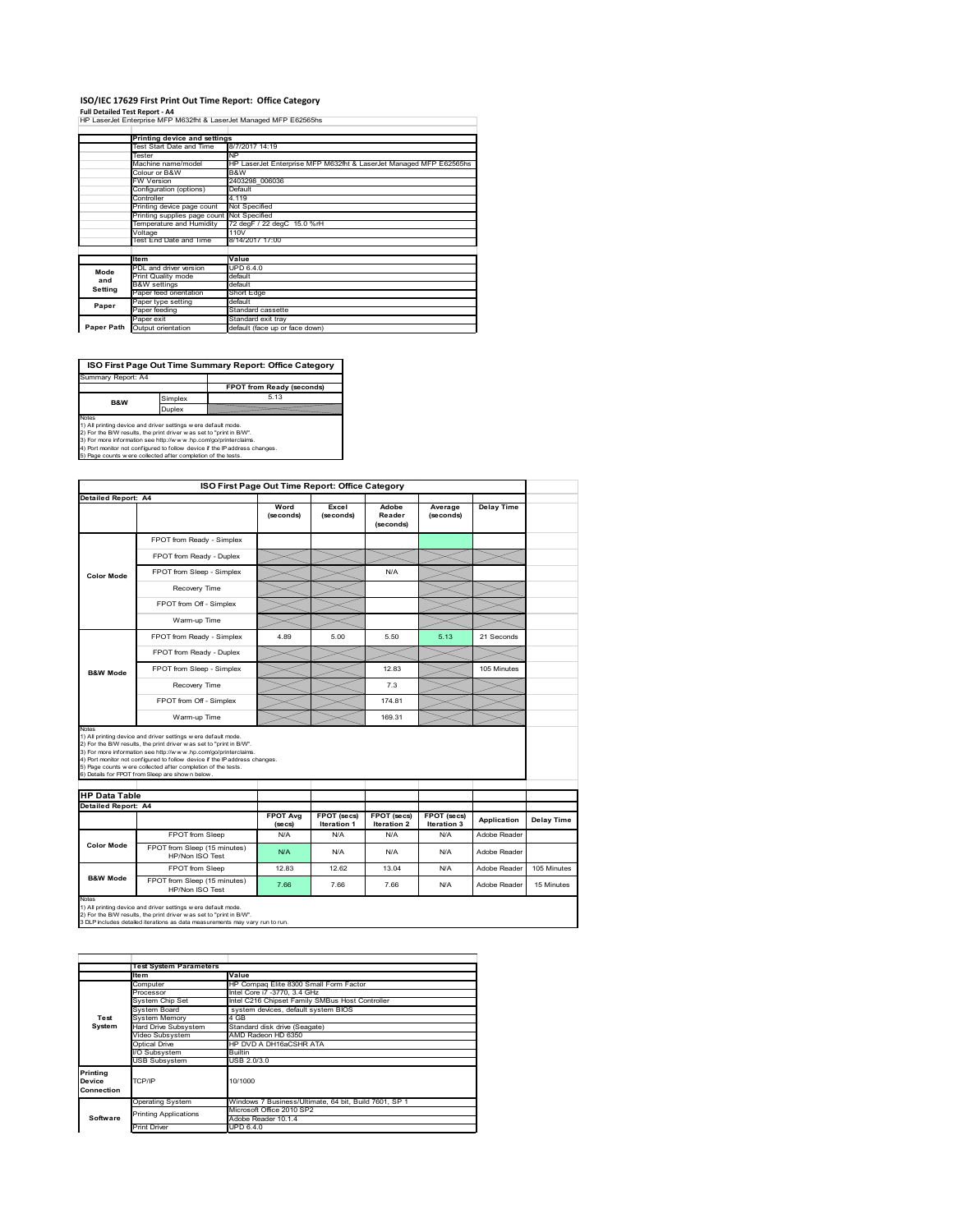## **ISO/IEC 29183 Copy Productivity Report**

#### **Full Detailed Test Report ‐ LETTER**

HP LaserJet Enterprise MFP M632fht & LaserJet Managed MFP E62565hs

| <b>Machine Setup Information</b>        |                                                                                       |  |  |  |
|-----------------------------------------|---------------------------------------------------------------------------------------|--|--|--|
| Test Start Date and Time 8/8/2017 10:40 |                                                                                       |  |  |  |
| <b>TesterINP</b>                        |                                                                                       |  |  |  |
|                                         | Machine name/model HP LaserJet Enterprise MFP M632fht & LaserJet Managed MFP E62565hs |  |  |  |
| Colour or B&W B&W                       |                                                                                       |  |  |  |
|                                         | FW Version 2403298 006036                                                             |  |  |  |
| Configuration (options) Not Specified   |                                                                                       |  |  |  |
|                                         | Temperature and Humidity 72 degF / 22 degC 15.0 %rH                                   |  |  |  |
| Test End Date and Time: 8/17/2017 16:04 |                                                                                       |  |  |  |

|           | <b>Pre-set Item</b>             | <b>Pre-set Value</b>                                    |
|-----------|---------------------------------|---------------------------------------------------------|
|           | Output Resolution Default       |                                                         |
|           | Output Quality Default          |                                                         |
| Mode      |                                 | Copying Mode Colour for Colour and B&W for B&W          |
|           | Auto Density Adjustment Default |                                                         |
|           |                                 | Collating function Set in Control Panel                 |
| Paper     | Paper Sending Direction Default |                                                         |
|           | Paper Type Setting Default      |                                                         |
| Paper     | Paper Feeding Tray 2            |                                                         |
| Path      | Paper Exit Default              |                                                         |
|           |                                 | Face Up Exit Default (face down)                        |
|           | Fixing Capability Default       |                                                         |
| Temporary | Image Quality Stability Default |                                                         |
| Stop      | Capacity of Paper Default       |                                                         |
|           | Others None                     |                                                         |
|           |                                 |                                                         |
|           | Paper Manufacturer HP / Xerox   |                                                         |
| Paper     |                                 | Paper Weight 20lb / 75 g/m2                             |
|           |                                 | Paper Size Letter / A4                                  |
|           |                                 | Paper type/name HP Multipurpose Ultra White / HP Office |

| Summary Report: Letter |              |             |
|------------------------|--------------|-------------|
|                        |              |             |
|                        | <b>SFCOT</b> | sESAT (ipm) |
| <b>R&amp;W</b>         | 4.8          | R5 2        |

Notes

First Copy Out and Copy Speed measured using ISO/IEC 29183, excludes first set of test documents. For more information see http://w w w .hp.com/go/printerclaims. Exact speed varies depending on the system configuration and document. Only Target A w as used, all test documents have the same Saturated throughput. Reference

ISO/IEC29183:2010 Clause 5, Sections 5.3.1 and 5.3.2

| Detailed Report: LETTER |               |              |       |             |                |             |
|-------------------------|---------------|--------------|-------|-------------|----------------|-------------|
|                         |               |              |       |             |                |             |
|                         | <b>Target</b> | sFCOT (secs) |       | sEFTP (ipm) |                | sESAT (ipm) |
|                         |               |              | 1copy | 1copy+30sec | 1copy+4minutes |             |
|                         | A             | 4.79         | 12.53 | 49.58       | 61.96          | 65.20       |
|                         |               |              |       | 36 sets     | 262 sets       |             |
|                         | B             |              |       |             |                |             |
|                         |               |              |       |             |                |             |
| B&W                     |               | C            |       |             |                |             |
|                         |               |              |       |             |                |             |
|                         | D             |              |       |             |                |             |
|                         |               |              |       |             |                |             |
|                         | Average       | 4.8          | 12.5  | 49.6        | 62.0           | 65.2        |

Notes

First Copy Out and Copy Speed measured using ISO/IEC 29183, excludes first set of test documents. For more information see http://w w w .hp.com/go/printerclaims. Exact speed varies depending on the system configuration and document. Only Target A w as used, all test documents have the same Saturated throughput. Reference ISO/IEC29183:2010 Clause 5, Sections 5.3.1 and 5.3.2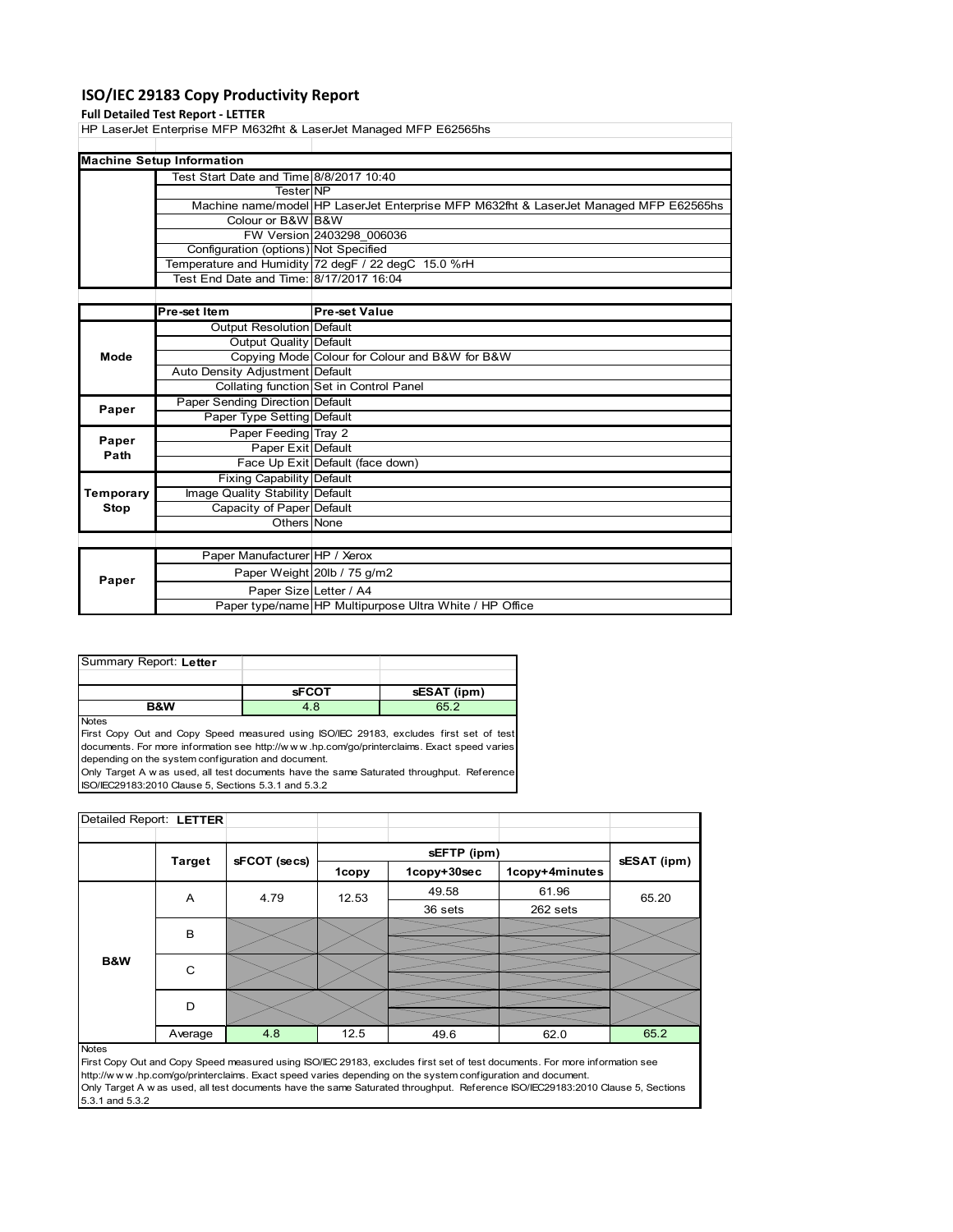### **ISO/IEC 29183 Copy Productivity Report**

#### **Full Detailed Test Report ‐ A4**

HP LaserJet Enterprise MFP M632fht & LaserJet Managed MFP E62565hs

| <b>Machine Setup Information</b>        |                                                                                       |
|-----------------------------------------|---------------------------------------------------------------------------------------|
| Test Start Date and Time 8/8/2017 10:40 |                                                                                       |
| <b>TesterINP</b>                        |                                                                                       |
|                                         | Machine name/model HP LaserJet Enterprise MFP M632fht & LaserJet Managed MFP E62565hs |
| Colour or B&W B&W                       |                                                                                       |
|                                         | FW Version 2403298 006036                                                             |
| Configuration (options) Not Specified   |                                                                                       |
|                                         | Temperature and Humidity 72 degF / 22 degC 15.0 %rH                                   |
| Test End Date and Time: 8/17/2017 16:04 |                                                                                       |
|                                         |                                                                                       |

|           | <b>Pre-set Item</b>             | <b>Pre-set Value</b>                                    |
|-----------|---------------------------------|---------------------------------------------------------|
|           | Output Resolution Default       |                                                         |
|           | Output Quality Default          |                                                         |
| Mode      |                                 | Copying Mode Colour for Colour and B&W for B&W          |
|           | Auto Density Adjustment Default |                                                         |
|           |                                 | Collating function Set in Control Panel                 |
| Paper     | Paper Sending Direction Default |                                                         |
|           | Paper Type Setting Default      |                                                         |
| Paper     | Paper Feeding Tray 2            |                                                         |
| Path      | Paper Exit Default              |                                                         |
|           |                                 | Face Up Exit Default (face down)                        |
|           | Fixing Capability Default       |                                                         |
| Temporary | Image Quality Stability Default |                                                         |
| Stop      | Capacity of Paper Default       |                                                         |
|           | Others None                     |                                                         |
|           |                                 |                                                         |
|           | Paper Manufacturer HP / Xerox   |                                                         |
| Paper     |                                 | Paper Weight 20lb / 75 g/m2                             |
|           | Paper Size Letter / A4          |                                                         |
|           |                                 | Paper type/name HP Multipurpose Ultra White / HP Office |

| <b>R&amp;W</b>     | 4.9          | 61          |
|--------------------|--------------|-------------|
|                    | <b>sFCOT</b> | sESAT (ipm) |
|                    |              |             |
| Summary Report: A4 |              |             |

Notes

First Copy Out and Copy Speed measured using ISO/IEC 29183, excludes first set of test documents. For more information see http://w w w .hp.com/go/printerclaims. Exact speed varies depending on the system configuration and document. Only Target A w as used, all test documents have the same Saturated throughput. Reference

ISO/IEC29183:2010 Clause 5, Sections 5.3.1 and 5.3.2

| Detailed Report: A4 |               |              |       |             |                |             |
|---------------------|---------------|--------------|-------|-------------|----------------|-------------|
|                     |               |              |       | sEFTP (ipm) |                |             |
|                     | <b>Target</b> | sFCOT (secs) | 1copy | 1copy+30sec | 1copy+4minutes | sESAT (ipm) |
|                     | A             | 4.90         | 12.25 | 49.02       | 58.36          | 61.14       |
|                     |               |              |       | 34 sets     | 248 sets       |             |
| B&W                 | B             |              |       |             |                |             |
|                     | C             |              |       |             |                |             |
|                     | D             |              |       |             |                |             |
|                     | Average       | 4.9          | 12.3  | 49.0        | 58.4           | 61.1        |
| <b>Notes</b>        |               |              |       |             |                |             |

First Copy Out and Copy Speed measured using ISO/IEC 29183, excludes first set of test documents. For more information see http://w w w .hp.com/go/printerclaims. Exact speed varies depending on the system configuration and document. Only Target A w as used, all test documents have the same Saturated throughput. Reference ISO/IEC29183:2010 Clause 5, Sections 5.3.1 and 5.3.2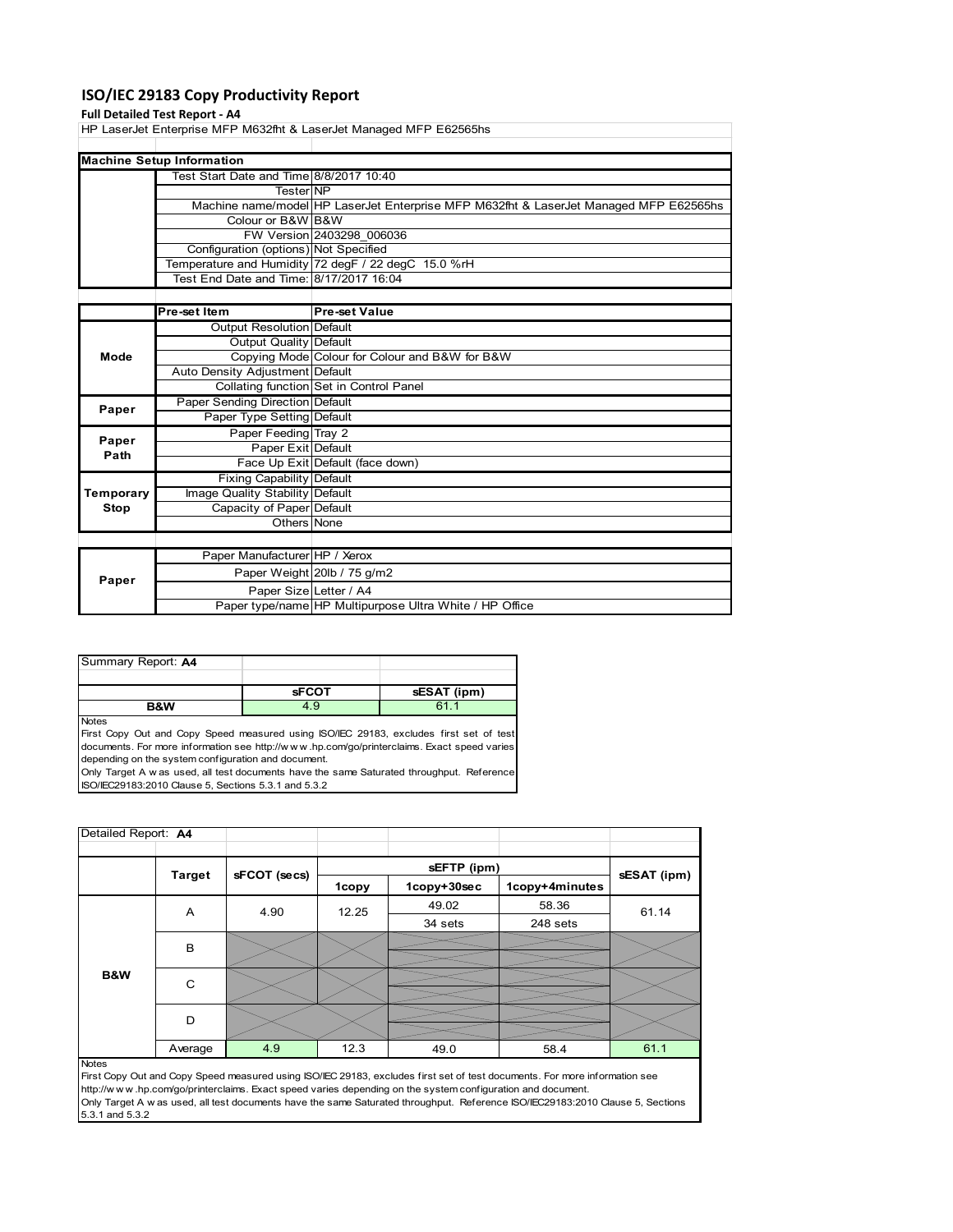# **ISO/IEC 24735 Copy Productivity Report**

**Full Detailed Test Report ‐ LETTER**

| <b>Machine Setup Information</b>         |                                                                                       |
|------------------------------------------|---------------------------------------------------------------------------------------|
| Test Start Date and Time 8/9/2017 14:42  |                                                                                       |
| TesterINP                                |                                                                                       |
|                                          | Machine name/model HP LaserJet Enterprise MFP M632fht & LaserJet Managed MFP E62565hs |
| Colour or B&W B&W                        |                                                                                       |
|                                          | FW Version 2403298 006036                                                             |
| Configuration (options) Not Specified    |                                                                                       |
|                                          | Temperature and Humidity 72 degF / 22 degC 15.0 %rH                                   |
| Test End Date and Time: 10/12/2017 13:05 |                                                                                       |
|                                          |                                                                                       |
|                                          |                                                                                       |

| Pre-set Item                     | <b>Pre-set Value</b>                                            |
|----------------------------------|-----------------------------------------------------------------|
| <b>Output Resolution Default</b> |                                                                 |
| Output Quality Default           |                                                                 |
| Copying Mode Default             |                                                                 |
| Auto Density Adjustment Default  |                                                                 |
|                                  | Collating function Activated (if not activated in default mode) |
| Paper Sending Direction Default  |                                                                 |
| Paper Type Setting Default       |                                                                 |
|                                  | Paper Feeding Standard cassette                                 |
|                                  | Paper Exit Standard exit tray                                   |
| Face Up Exit Default             |                                                                 |
| Fixing Capability Default        |                                                                 |
| Image Quality Stability Default  |                                                                 |
| Capacity of Paper Default        |                                                                 |
|                                  | Others Default                                                  |
|                                  |                                                                 |
| Paper Manufacturer HP / Xerox    |                                                                 |
|                                  | Paper Weight 20lb / 75 g/m2                                     |
| Paper Size Letter / A4           |                                                                 |

|                         | <b>ISO/IEC 24735 Copy Productivity Report</b> |                                                     |            |                  |                  |                 |  |  |  |
|-------------------------|-----------------------------------------------|-----------------------------------------------------|------------|------------------|------------------|-----------------|--|--|--|
| Detailed Report: LETTER |                                               |                                                     |            |                  |                  |                 |  |  |  |
|                         | Copying                                       | FSOT (secs)                                         |            | EFTP (ipm)       |                  | ESAT (ipm)      |  |  |  |
|                         | Mode                                          | 1 set only                                          | 1 set only | $1$ set + 30sec  | 1 set $+$ 4 min  | $1$ set + 30sec |  |  |  |
|                         | 1:1                                           |                                                     | (1 set)    |                  |                  |                 |  |  |  |
| <b>Color Mode</b>       | 1:2                                           |                                                     | (1 set)    |                  |                  |                 |  |  |  |
|                         | 2:2                                           |                                                     | (1 set)    |                  |                  |                 |  |  |  |
|                         | 1:1                                           | 8.66                                                | 27.75      | 54.18<br>13 sets | 62.84<br>66 sets | 65.55           |  |  |  |
| <b>B&amp;W</b> mode     | 1:2                                           | 12.04                                               | 19.98      | 49.88<br>13 sets |                  | 57.72           |  |  |  |
|                         | 2:2                                           | 14.32                                               | 16.76      | 48.22<br>13 sets |                  | 57.74           |  |  |  |
| <b>Notes</b>            |                                               | Reports located: http://www.hp.com/go/printerclaims |            |                  |                  |                 |  |  |  |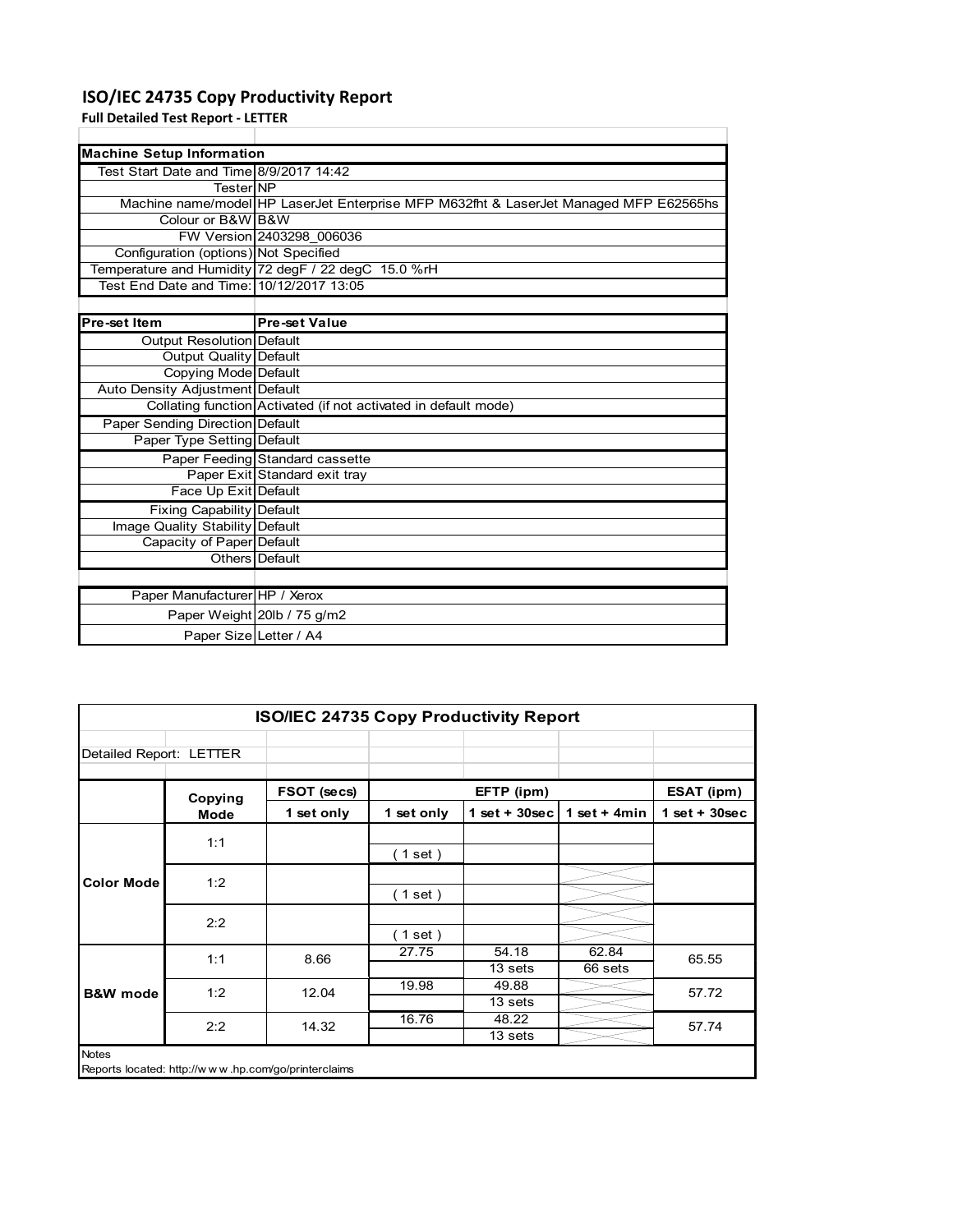# **ISO/IEC 24735 Copy Productivity Report**

**Full Detailed Test Report ‐ A4**

| <b>Machine Setup Information</b>         |                                                                                       |
|------------------------------------------|---------------------------------------------------------------------------------------|
| Test Start Date and Time 8/9/2017 14:42  |                                                                                       |
| TesterINP                                |                                                                                       |
|                                          | Machine name/model HP LaserJet Enterprise MFP M632fht & LaserJet Managed MFP E62565hs |
| Colour or B&W B&W                        |                                                                                       |
|                                          | FW Version 2403298 006036                                                             |
| Configuration (options) Not Specified    |                                                                                       |
|                                          | Temperature and Humidity 72 degF / 22 degC 15.0 %rH                                   |
| Test End Date and Time: 10/12/2017 13:05 |                                                                                       |
|                                          |                                                                                       |
| Pre-set Item                             | <b>Pre-set Value</b>                                                                  |
| Output Resolution Default                |                                                                                       |
| <b>Output Quality Default</b>            |                                                                                       |
| <b>Copying Mode Default</b>              |                                                                                       |
| Auto Density Adjustment Default          |                                                                                       |
|                                          | Collating function Activated (if not activated in default mode)                       |
| Paper Sending Direction Default          |                                                                                       |
| Paper Type Setting Default               |                                                                                       |
|                                          | Paper Feeding Standard cassette                                                       |
|                                          | Paper Exit Standard exit tray                                                         |
| Face Up Exit Default                     |                                                                                       |
| <b>Fixing Capability Default</b>         |                                                                                       |
| Image Quality Stability Default          |                                                                                       |
| Capacity of Paper Default                |                                                                                       |
|                                          | Others Default                                                                        |
|                                          |                                                                                       |
| Paper Manufacturer HP / Xerox            |                                                                                       |
|                                          | Paper Weight 20lb / 75 g/m2                                                           |
| Paper Size Letter / A4                   |                                                                                       |
|                                          |                                                                                       |

| ISO/IEC 24735 Copy Productivity Report |             |             |            |                  |                  |                 |  |  |
|----------------------------------------|-------------|-------------|------------|------------------|------------------|-----------------|--|--|
| Detailed Report: A4                    |             |             |            |                  |                  |                 |  |  |
|                                        | Copying     | FSOT (secs) |            | EFTP (ipm)       |                  | ESAT (ipm)      |  |  |
|                                        | <b>Mode</b> | 1 set only  | 1 set only | $1$ set + 30sec  | 1 set + $4min$   | $1$ set + 30sec |  |  |
|                                        | 1:1         |             | $1$ set)   |                  |                  |                 |  |  |
| Colour<br>Mode                         | 1:2         |             | $1$ set)   |                  |                  |                 |  |  |
|                                        | 2:2         |             | $1$ set)   |                  |                  |                 |  |  |
|                                        | 1:1         | 12.82       | 18.72      | 52.17<br>11 sets | 58.43<br>66 sets | 61.46           |  |  |
| <b>B&amp;W</b> mode                    | 1:2         | 11.61       | 20.66      | 45.70<br>10 sets |                  | 55.16           |  |  |
|                                        | 2:2         | 17.53       | 13.68      | 43.04<br>10 sets |                  | 55.22           |  |  |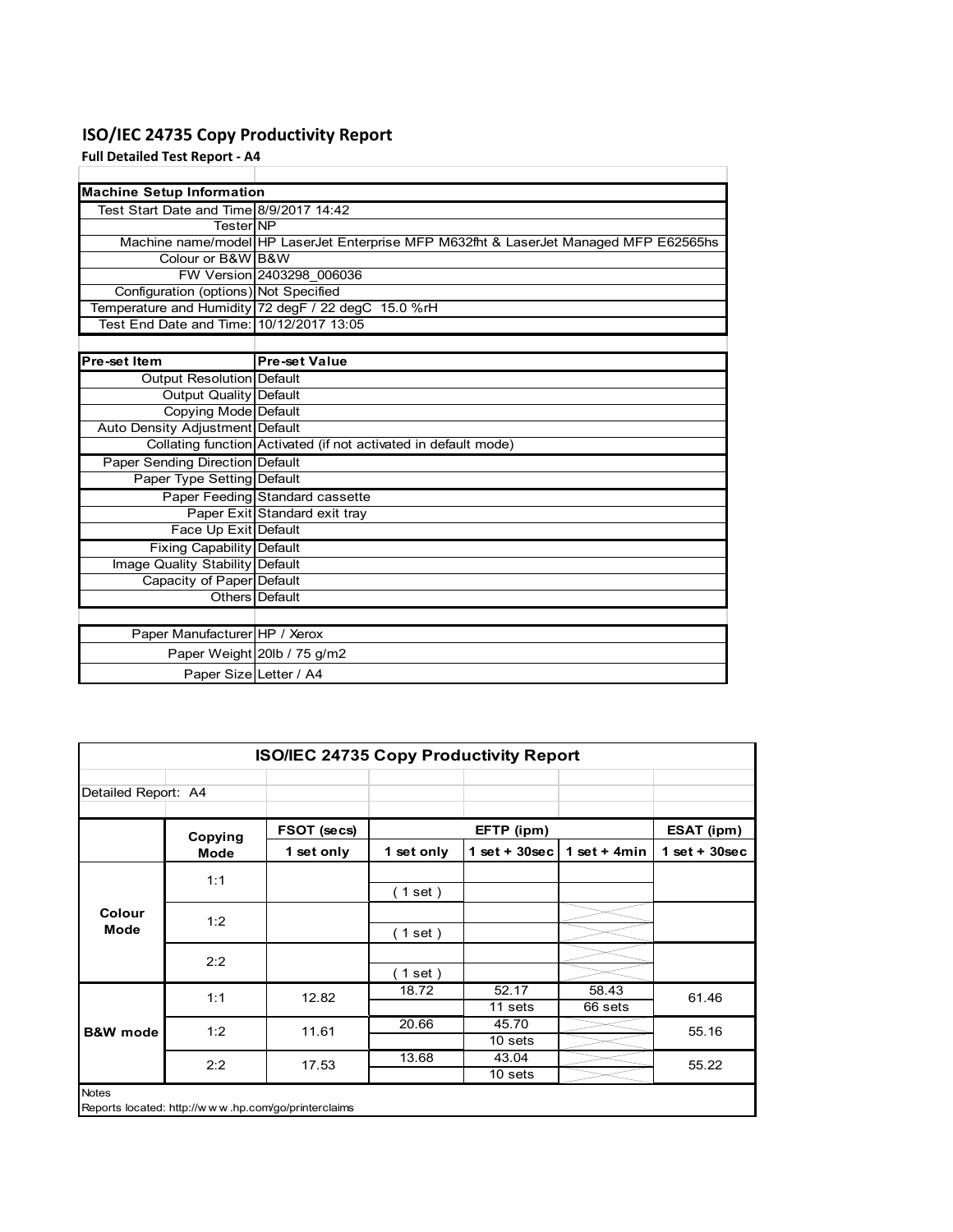### **ISO/IEC 17991 Scanning Productivity Report**

#### **Full Detailed Test Report ‐ LETTER**

|            | <b>Machine Setup Information</b> |                                                                    |  |  |  |  |
|------------|----------------------------------|--------------------------------------------------------------------|--|--|--|--|
|            | Test Start Date and Time         | 8/16/2017 8:08                                                     |  |  |  |  |
|            | Tester                           | NΡ                                                                 |  |  |  |  |
|            | Machine name/model               | HP LaserJet Enterprise MFP M632fht & LaserJet Managed MFP E62565hs |  |  |  |  |
|            | Colour or B&W                    | B&W                                                                |  |  |  |  |
|            | Configuration (options)          | Default                                                            |  |  |  |  |
|            | Temperature and Humidity         | 72 degF / 22 degC 15.0 %rH                                         |  |  |  |  |
|            | Voltage                          | 110V                                                               |  |  |  |  |
|            | Test End Date and Time           | 8/16/2017 13:52                                                    |  |  |  |  |
|            |                                  |                                                                    |  |  |  |  |
|            | <b>Preset Item</b>               | <b>Preset Value</b>                                                |  |  |  |  |
|            | Scanning resolution              | default (200 dpi)                                                  |  |  |  |  |
|            | Colour or grey scale/B&W         | default (colour)                                                   |  |  |  |  |
| Mode       | Duplex / simplex                 | default (simplex)                                                  |  |  |  |  |
| and        | Original page size               | default (A4)                                                       |  |  |  |  |
| Setting    | Paper feed orientation           | default (long edge)                                                |  |  |  |  |
|            | Scan destination                 | default (shared network)                                           |  |  |  |  |
|            | Storing File Type                | default (PDF-multi)                                                |  |  |  |  |
|            | Auto scan quality adjustment     | default (factory preset default setting)                           |  |  |  |  |
| <b>ADF</b> | Paper feed direction             | default (long edge)                                                |  |  |  |  |
|            | Output orientation               | default                                                            |  |  |  |  |
| Paper-path | Scanning unit                    | default (duplex ADF)                                               |  |  |  |  |

### **ISO/IEC 17991 - Scan Summary Report: ADF Productivity Measurement**

| <b>Summary Report: Letter</b> |                           |                      |              |                           |  |  |  |
|-------------------------------|---------------------------|----------------------|--------------|---------------------------|--|--|--|
|                               |                           | <b>Scanning Mode</b> |              | <b>Measurement result</b> |  |  |  |
|                               | File format<br>Resolution |                      | Scanning     | scESAT 30secA             |  |  |  |
|                               | version                   |                      | side         | (ipm)                     |  |  |  |
| Colour                        | <b>PDF 1.4</b>            | 200                  | single sided | 79.84                     |  |  |  |
|                               |                           |                      | double sided | 127.14                    |  |  |  |
| <b>B&amp;W</b>                | <b>PDF 1.4</b>            | 200                  | single sided | 79.68                     |  |  |  |
|                               |                           |                      | double sided | 127.14                    |  |  |  |
| <b>Notes</b>                  |                           |                      |              |                           |  |  |  |

1) For more information see http://w w w .hp.com/go/printerclaims. 2) For the B/W results, the device scan setting is set to "Scan in B/W".

### **ISO/IEC 17991 - Scan Summary Report: Network Folder Productivity Measurement**

| <b>Summary Report: Letter</b> |                |                      |              |                           |                  |               |  |  |
|-------------------------------|----------------|----------------------|--------------|---------------------------|------------------|---------------|--|--|
|                               |                | <b>Scanning Mode</b> |              | <b>Measurement result</b> |                  |               |  |  |
|                               | File format    | Resolution           | Scanning     | scEFTP 30secF             | File size 30secF | Number of     |  |  |
|                               | version        |                      | side         | (ipm)                     | (Mbyte)          | Sets (30secF) |  |  |
| Colour                        | <b>PDF 1.4</b> | 200                  | single sided | 58.88                     | 4.52             | 13.00         |  |  |
|                               |                |                      | double sided | 70.23                     | 7.27             | 18.00         |  |  |
| B&W                           | <b>PDF 1.4</b> | 200                  | single sided | 62.50                     | 2.43             | 13.00         |  |  |
|                               |                |                      | double sided | 74.77                     | 3.61             | 19.00         |  |  |
| Notes                         |                |                      |              |                           |                  |               |  |  |

Notes 1) For more information see http://w w w .hp.com/go/printerclaims. 2) For the B/W results, the device scan setting is set to "Scan in B/W".

| ISO/IEC 17991 - Scan Full Report: ADF Productivity Measurement |                        |            |                  |                       |                        |                        |  |  |
|----------------------------------------------------------------|------------------------|------------|------------------|-----------------------|------------------------|------------------------|--|--|
| <b>Summary Report: Letter</b>                                  |                        |            |                  |                       |                        |                        |  |  |
| <b>Scanning Mode</b><br><b>Measurement result</b>              |                        |            |                  |                       |                        |                        |  |  |
|                                                                | File format<br>version | Resolution | Scanning<br>side | scFFTP 1setA<br>(ipm) | scEFTP 30secA<br>(ipm) | scESAT 30secA<br>(ipm) |  |  |
| Colour                                                         | <b>PDF 1.4</b><br>200  |            | single sided     | 38.23                 | 71.5                   | 79.84                  |  |  |
|                                                                |                        |            | double sided     | 45.37                 | 114.23                 | 127.14                 |  |  |
| B&W                                                            | <b>PDF 1.4</b>         | 200        | single sided     | 39.30                 | 73.79                  | 79.68                  |  |  |
|                                                                |                        |            | double sided     | 44.28                 | 114.58                 | 127.14                 |  |  |

Notes 1) For more information see http://w w w .hp.com/go/printerclaims. 2) For the B/W results, the device scan setting is set to "Scan in B/W".

| ISO/IEC 17991 - Scan Full Report: Network Folder Productivity Measurement |                        |            |                  |                       |       |                                           |                               |  |  |
|---------------------------------------------------------------------------|------------------------|------------|------------------|-----------------------|-------|-------------------------------------------|-------------------------------|--|--|
| <b>Summary Report: Letter</b>                                             |                        |            |                  |                       |       |                                           |                               |  |  |
| <b>Scanning Mode</b><br><b>Measurement result</b>                         |                        |            |                  |                       |       |                                           |                               |  |  |
|                                                                           | File format<br>version | Resolution | Scanning<br>side | scFFTP 1setF<br>(ipm) | (ipm) | scEFTP 30secF File size 30secF<br>(Mbyte) | Number of<br>Sets<br>(30secF) |  |  |
| Colour                                                                    | <b>PDF 1.4</b>         | 200        | single sided     | 26.66                 | 58.88 | 4.52                                      | 13                            |  |  |
|                                                                           |                        |            | double sided     | 24.00                 | 70.23 | 7.27                                      | 18                            |  |  |
| <b>B&amp;W</b>                                                            | <b>PDF 1.4</b>         | 200        | single sided     | 26.66                 | 62.50 | 2.43                                      | 13                            |  |  |
|                                                                           |                        |            | double sided     | 26.66                 | 74.77 | 3.61                                      | 19                            |  |  |
| <b>Notes</b>                                                              |                        |            |                  |                       |       |                                           |                               |  |  |

Notes 1) For more information see http://w w w .hp.com/go/printerclaims. 2) For the B/W results, the device scan setting is set to "Scan in B/W".

|            | <b>Test System Parameters</b> |                                                       |  |
|------------|-------------------------------|-------------------------------------------------------|--|
|            | <b>Item</b>                   | Value                                                 |  |
|            | Computer name                 | HP Compaq Elite 8300 Small Form Factor                |  |
|            | Processor                     | Intel Core i7 -3770, 3.4 GHz                          |  |
|            | System Chip Set               | Intel C216 Chipset Family SMBus Host Controller       |  |
|            | <b>System Board</b>           | System devices, default system BIOS                   |  |
|            | <b>System Memory</b>          | 4 GB                                                  |  |
| System     | Hard Drive Subsystem          | Standard disk drive (Seagate)                         |  |
|            | Video Subsystem               | AMD Radeon HD 6350                                    |  |
|            | Optical Drive                 | HP DVD A DH16aCSHR ATA                                |  |
|            | I/O Subsystem                 | <b>Builtin</b>                                        |  |
|            | <b>USB Subsystem</b>          | USB 2.0/3.0                                           |  |
|            | Operating System              | Windows 7 Business/Ultimate, 64 bit, Build 7601, SP 1 |  |
|            | Location of network folder    | PC.                                                   |  |
|            | Internet Protocol             | IP <sub>v4</sub>                                      |  |
| Scanning   | <b>Transfer Protocol</b>      | <b>SMB</b>                                            |  |
| Device     | Hub                           | Trendnet Router and Gbit Switch                       |  |
| Connection | Network Speed                 | TCP 10/1000 Mbit Ethernet                             |  |
|            | <b>Connetion Cable</b>        | Cat6 Straight cable                                   |  |
|            | Wireless router               | No use                                                |  |
|            | Others                        | No use                                                |  |